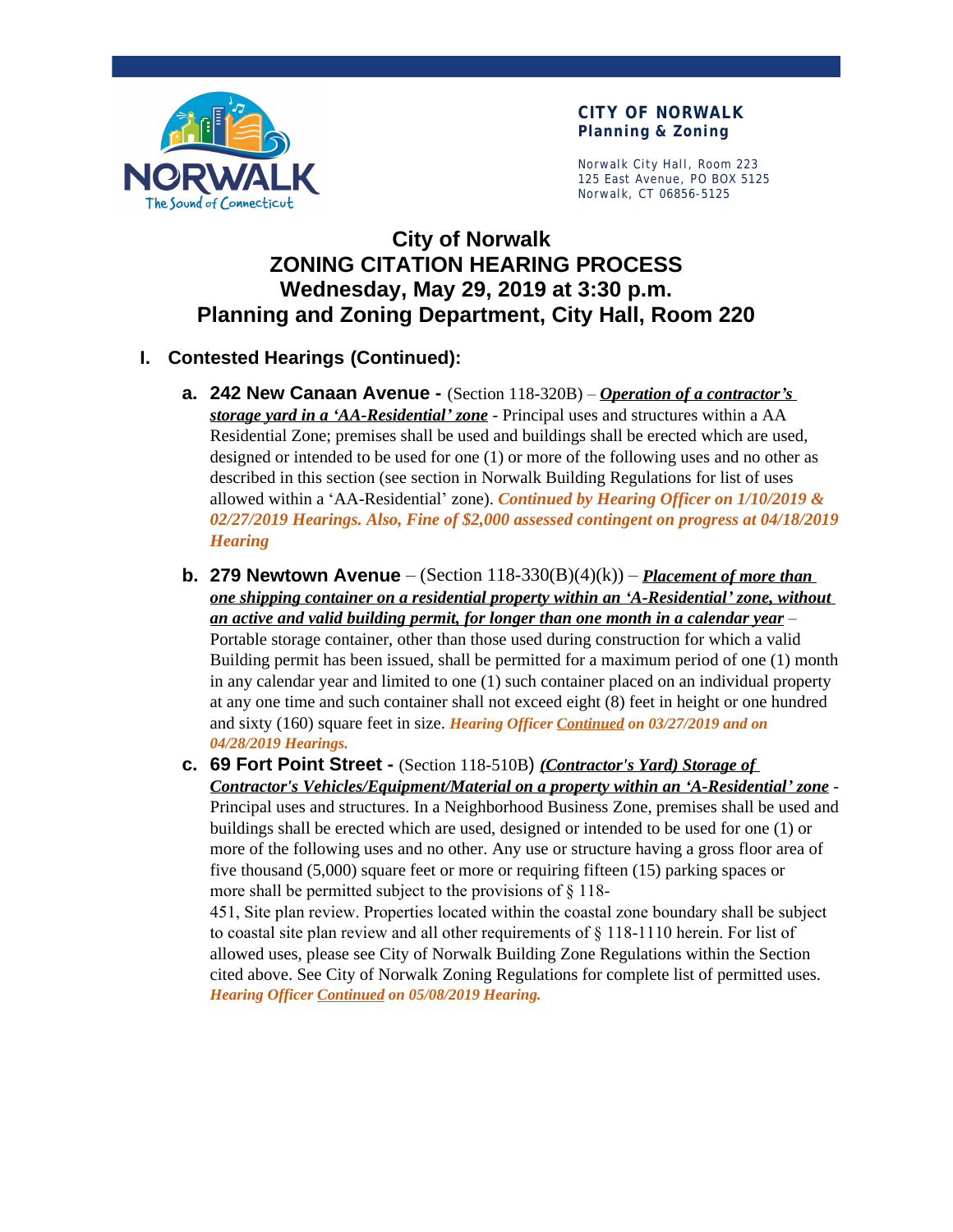

Norwalk City Hall, Room 223 125 East Avenue, PO BOX 5125 Norwalk, CT 06856-5125

### **II. Contested Hearings (New Items):**

**a. 36 Lexington Avenue** - (Section 118-1220(J)) – *Creation of a parking area, or utilization of an area, within the front setback, 35 feet from the centerline of the street (Lexington Avenue), within a "Neighborhood Business" zone* - All off-street parking and loading facilities, including all parking aisles and backup spaces needed for vehicle maneuvers into and out of parking spaces, shall be located to the rear of the required front setback line as now or hereafter established. The area between the street line and the front setback line, and on a corner lot, the side setback line along a street, except for the required access driveway and pedestrian sidewalk leading from the street to the off-street parking and loading area, shall be landscaped with lawns or other appropriate planting AND (Section 118-510B) – *Creation of a Contractor's Storage Yard* 

*(Vehicles/Equipment/Material) on a property within a "Neighborhood Business" zone* - Principal uses and structures. In a Neighborhood Business Zone, premises shall be used and buildings shall be erected which are used, designed or intended to be used for one (1) or more of the following uses and no other. Any use or structure having a gross floor area of five thousand (5,000) square feet or more or requiring fifteen (15) parking spaces or moreshall be permitted subject to the provisions of § 118-

451, Site plan review. Properties located within the coastal zone boundary shall be subject to coastal site plan review and all other requirements of § 118-1110 herein.

### **III. Uncontested Hearings (New Items):**

- **a. 21 Old Trolley Way**  (Section 118-1220(J)) *Creation of a parking area, or utilization of an area, within the front setback, 40 feet, within an "AAA-Residential" zone* - All off-street parking and loading facilities, including all parking aisles and backup spaces needed for vehicle maneuvers into and out of parking spaces, shall be located to the rear of the required front setback line as now or hereafter established. The area between the street line and the front setback line, and on a corner lot, the side setback line along a street, except for the required access driveway and pedestrian sidewalk leading from the street to the off-street parking and loading area, shall be landscaped with lawns or other appropriate planting.
- **b. 81 George Avenue**  (Section 118-1220(J)) *Creation of a parking area, or utilization of an area, within the front setback, 30 feet, within a "B-Residential" zone* - All off-street parking and loading facilities, including all parking aisles and backup spaces needed for vehicle maneuvers into and out of parking spaces, shall be located to the rear of the required front setback line as now or hereafter established. The area between the street line and the front setback line, and on a corner lot, the side setback line along a street, except for the required access driveway and pedestrian sidewalk leading from the street to the off-street parking and loading area, shall be landscaped with lawns or other appropriate planting.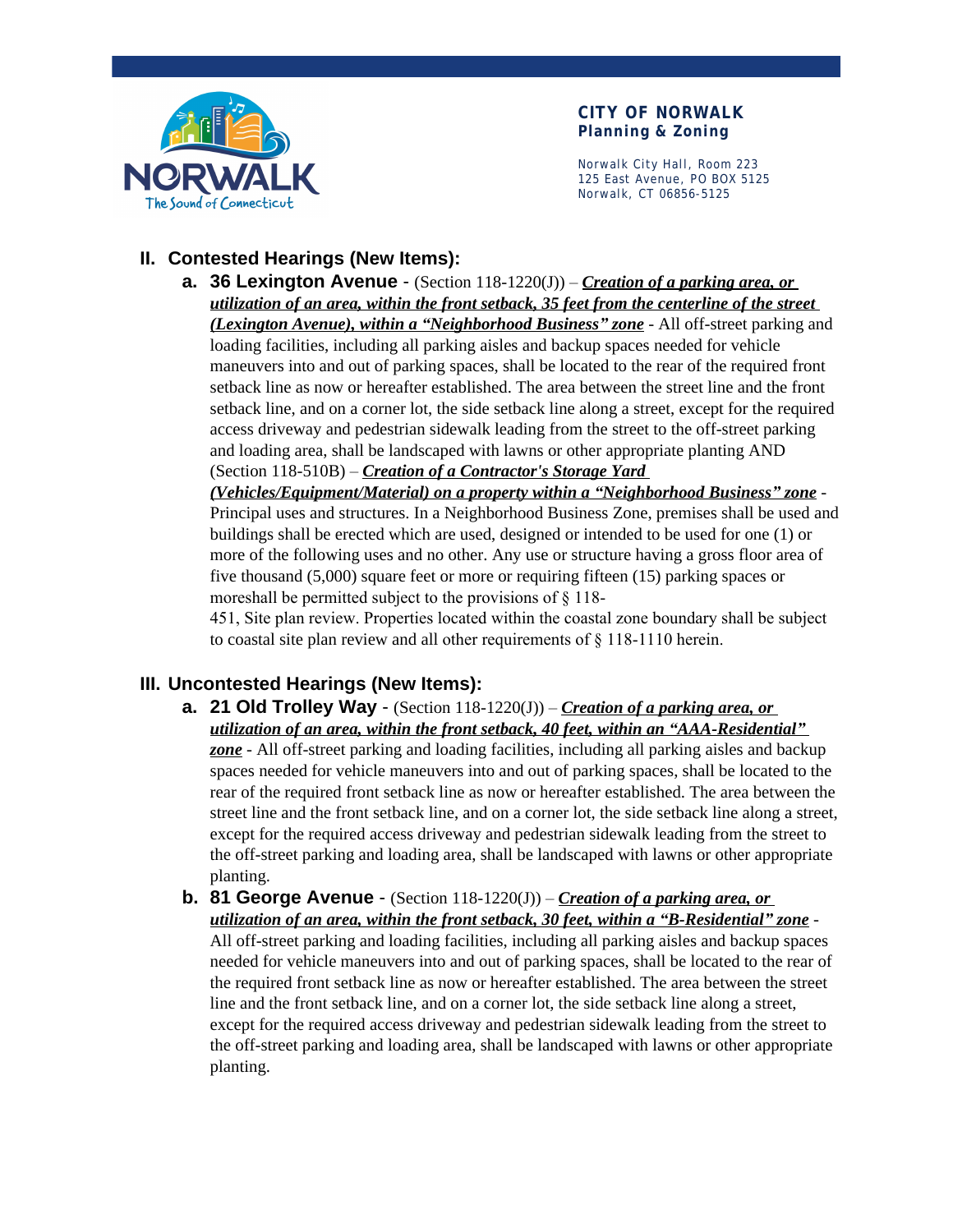

Norwalk City Hall, Room 223 125 East Avenue, PO BOX 5125 Norwalk, CT 06856-5125

- **c. 2 Tito Court** (Section 118-510B) *Creation of a Contractor's Storage Yard (Vehicles/Equipment/Material) on a property within a "Neighborhood Business" zone* - Principal uses and structures. In a Neighborhood Business Zone, premises shall be used and buildings shall be erected which are used, designed or intended to be used for one (1) or more of the following uses and no other. Any use or structure having a gross floor area of five thousand (5,000) square feet or more or requiring fifteen (15) parking spaces or moreshall be permitted subject to the provisions of § 118- 451, Site plan review. Properties located within the coastal zone boundary shall be subject
- to coastal site plan review and all other requirements of § 118-1110 herein. **d. 48 High Street** - (Section 118-510B) – *Creation of a Contractor's Storage Yard (Vehicles/Equipment/Material) on a property within a "Neighborhood Business" zone* - Principal uses and structures. In a Neighborhood Business Zone, premises shall be used and buildings shall be erected which are used, designed or intended to be used for one (1) or more of the following uses and no other. Any use or structure having a gross floor area of five thousand (5,000) square feet or more or requiring fifteen (15) parking spaces or moreshall be permitted subject to the provisions of § 118-

451, Site plan review. Properties located within the coastal zone boundary shall be subject to coastal site plan review and all other requirements of § 118-1110 herein.

## **IV. Uncontested Hearings (Continued):**

- **a. 40-42 West Avenue**  (Section 118-1220(J)) *Creation of a parking area, or utilization of an area, within the front setback, on a corner lot (35' from centerline of Garner Street* - All off-street parking and loading facilities, including all parking aisles and backup spaces needed for vehicle maneuvers into and out of parking spaces, shall be located to the rear of the required front setback line as now or hereafter established. The area between the street line and the front setback line, and on a corner lot, the side setback line along a street, except for the required access driveway and pedestrian sidewalk leading from the street to the off-street parking and loading area, shall be landscaped with lawns or other appropriate planting. *Hearing Officer Continued on 05/08/2019 Hearing*
- **b. 127 Main Street**  (Section 118-522(B)) *Operation of a contractor's storage yard (storage of contractor's material, vehicles, and/or equipment)on a property located in a 'Business #2' zone* - Principal uses and structures within a Business No. 2 Zone, premises shall be used and buildings shall be erected which are used, designed or intended to be used for one (1) or more of the following uses and no other as described in this section ((See Section within Norwalk Building Zone Regulations for list of uses). *Continued by Hearing Officer on 1/24/2019 & 2/27/2019 & 3/27/2019 & 4/18/2019 Hearings.*
- **c. 257 Ely Avenue -**  $Section(s)$  118-1420F,  $\&$  G) Operation of a Contractor's Storage Yard without *Obtaining a Zoning Approval, or in contravention of a Zoning Approval and/or conditions of a Zoning Approval* (specifically, placement/storage of contractor's materials, equipment, and/or vehicles not in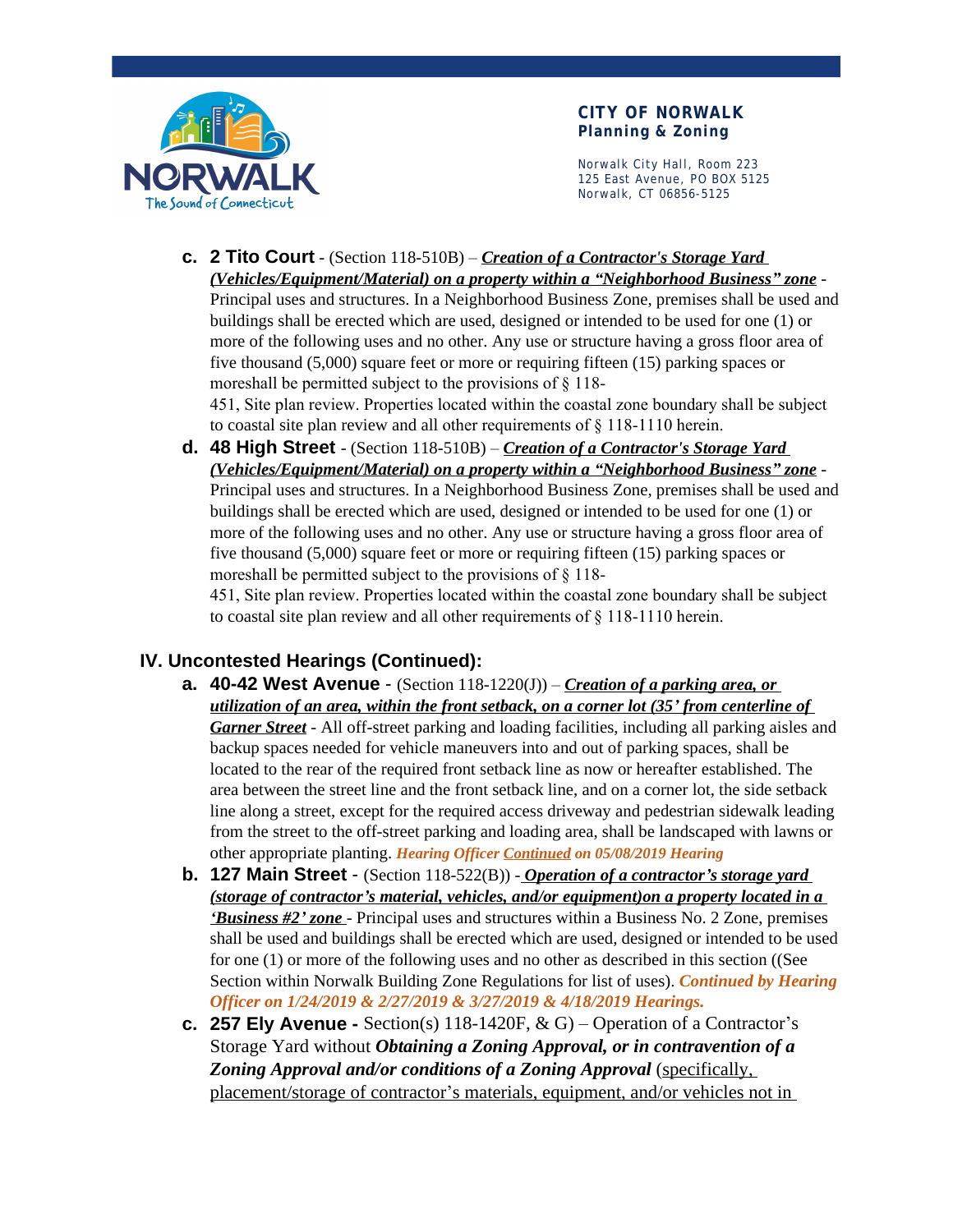

Norwalk City Hall, Room 223 125 East Avenue, PO BOX 5125 Norwalk, CT 06856-5125

approved location(s) on plan) and without *Obtaining a Certificate of Zoning Compliance*. *\*Hearing Officer Continued 05/08/2019 Hearing\**

- **d. 9 Neptune Avenue –** (Section 118-350B) *(Contractor's Yard) Storage of Contractor's Vehicles/Equipment/Material on a property within a 'C-Residential' zone* - Principal uses and structures within a C Residential Zone; premises shall be used and buildings shall be erected which are used, designed or intended to be used for one (1) or more of the following uses and no other as described in this section AND (Section 118- 1420E, F, & G) - *Converted garage without a zoning application, zoning approval, or Certificate of Zoning Compliance* – AND (Section 1220J) - *Creation of parking within the front setback* - All off-street parking and loading facilities, including all parking aisles and backup spaces needed for vehicle maneuvers into and out of parking spaces, shall be located to the rear of the required front setback line as now or hereafter established. The area between the street line and the front setback line, and on a corner lot, the side setback line along a street, except for the required access driveway and pedestrian sidewalk leading from the street to the off-street parking and loading area, shall be landscaped with lawns or other appropriate planting. *\*Hearing Officer Continued 04/18/2019 Hearing\**
- **e. 12 Fort Point Street**  (Sections 118-360(B)(4)(n) and 118-1220(J)) – *Storage of more than 1 unregistered vehicle, and/or not in compliance with the setbacks of a 'Dresidential zone' and creation of parking within the front setback (30 feet from front property line) of a property located within the 'D-Residential' zone*. Storage of not more than one (1) unregistered motor vehicle, provided that such vehicle is located in accordance with the front, side and rear yard requirements of this zone AND all off-street parking and loading areas shall be arranged in an orderly manner so as to provide safe and convenient access for vehicles and pedestrians using the area. *Continued by Hearing Officer on 2/27/2019 & 04/18/2019 Hearings.*
- **f. 2 Muller Avenue –** (Section 118-522B) *(Special Permit Contractor's Yard) Use of a parcel of land within a Business #2 zone without required Special Permit Application* - Contractor's storage yard located on a parcel a minimum of two (2) acres in size that abuts a limited access highway and that the site does not abut an existing multifamily development in the Business No. 2 Zone and (Section 118-1420E, F, & G) - *Use of a parcel of land within a Business #2 zone without an application for zoning approval, obtaining a zoning approval, and obtaining a Certificate of Zoning Compliance***.**  *Continued by Hearing Officer for 60 days, on 03/27/2019 Hearing.*

### **V. Items for Judgement:**

**a. 79 Cedar Street -** (Section 118-1220J) – *Creation of parking within the front setback (5 feet) of a property located within the 'Golden Hill Village District' zone.* - All off-street parking and loading facilities, including all parking aisles and backup spaces needed for vehicle maneuvers into and out of parking spaces, shall be located to the rear of the required front setback line as now or hereafter established. The area between the street line